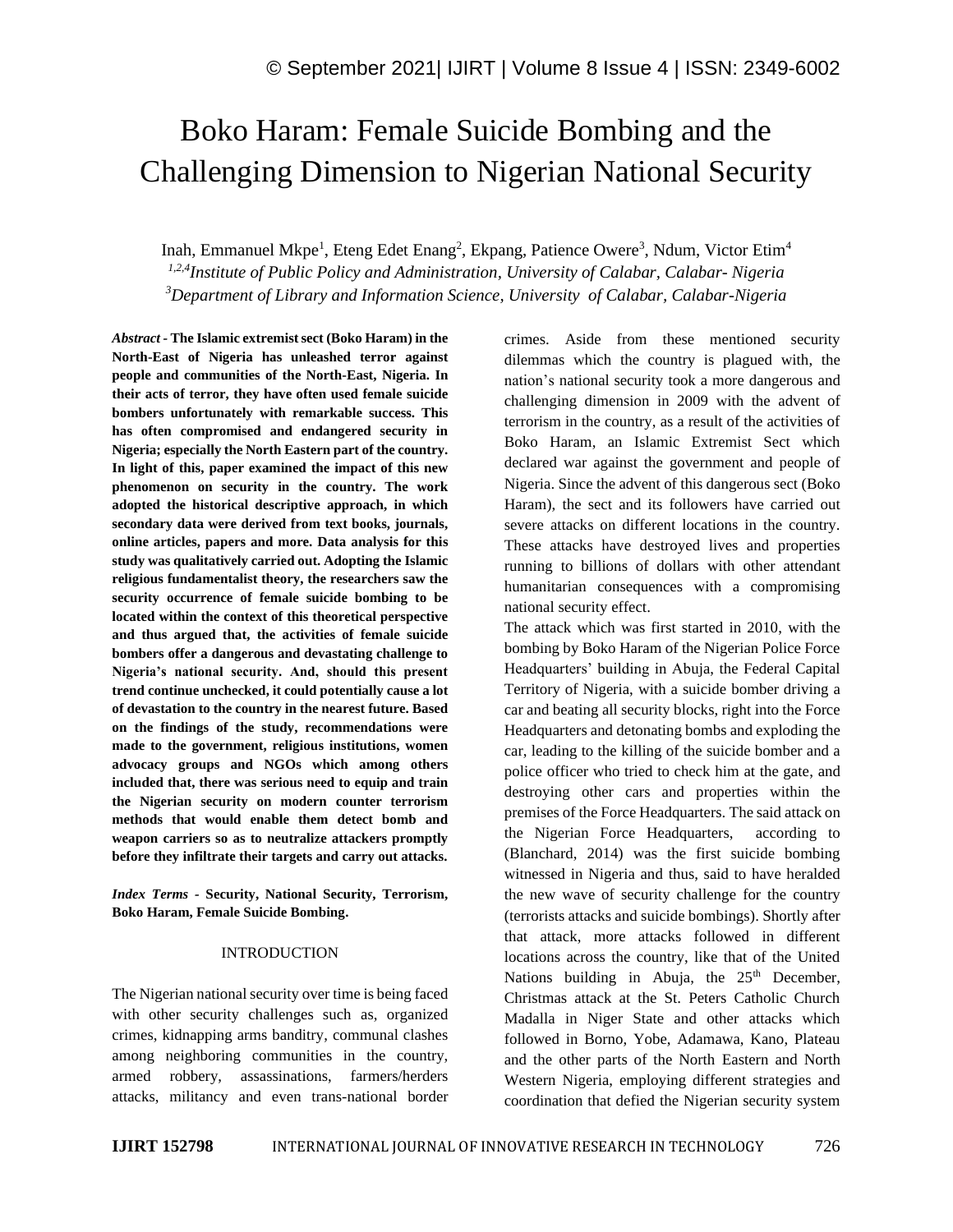as it were then known to function. These terror attacks were well reported both in local and foreign media. Indeed the country was in a new era of the security challenges of terrorism.

In recent times, Boko Haram has adopted different shades of tactics and strategies such as, secret and open shooting, suicide bombing, hijacking etc., which greatly defy and compromise national security, thereby, resulting in wanton destructions of lives and properties running into millions of dollars. Since then, this dreaded terrorist group (Boko Haram) has continued to attack quite unrelentingly, various targets, and has today, introduced a more serious and dangerous dimension in its attack; that is, the use of females (women and girls) to carry out suicide bombing.

Although, female suicide bombing is not a novel phenomenon as it has been witnessed in a number of countries globally. For instance, authors such as Pape (2005), Reuter (2003) and Standish (2008) have reported various instances of female suicide attacks in the middle-East, in countries such as Chechnya, Palestine, Irag, Iran and others. In Nigeria, the Boko-Haram among other groups and sects, are known to introduce female suicide bombing into the country as a follow up strategy. Thus, the unleashing of this new weapon of war "female suicide bombing" by the Islamic terrorist organization (Boko Haram) fuels concern that its insurgency has entered a more ruthless phase as they have been series of such suicide bombing attacks carried out by these females and young girls across the country. This new dimension of using women and girls as vessels to carry out suicide attacks portents grave danger to the Nigerian national security which according to Kofi (2015) is the protection of national survival.

Thus, by the foregoing, the following questions would guide this study: What are the motivating factors for the use of female for suicide bombing by Boko Haram in Nigeria?

What is the national security implication of the use of female suicide bombing by Boko Haram in Nigeria?

What is the level of preparedness by the security agencies to combat female suicide bombing attacks by Boko Haram?

Therefore, in the light of the above, this paper assesses the dimension of terrorism exhibited by the Boko Haram and its use of female for suicide bombing and the threat this post to Nigeria's National security. Also the pertinent issues raised above by way of questions would be addressed systematically.

## CONCEPTUAL UNDERPINNINGS

Security: As noted by Ayamba and Inah (2017) the term Security which is antithetical to insecurity does not lend itself to easy definition. This supposition holds true as indeed, there are a plethora of definitions from different scholars. That notwithstanding, a few definitions would be advance from some scholars. To Adler and Barnette (1998) security means freedom from harm or danger and protection from external threat or intrusion. Also Ayamba and Inah (2017), see security to embody the measures put in place to prevent, reduce or solve threats, conflict and criminal activities that stem from citizens and non-citizens, states and non-state actors, or structural, sociopolitical and socioeconomic conditions. Based on the foregoing, this paper can align itself with the definition given by Inah, (2019) which sees security as a state, feeling or means of being free from, or seen to be above the threat of damage or loss to lives and property. Thus, security is a condition of being protected from or not being exposed to danger. (Inah, 2012).

Going by the above definition, female suicide bombing and the general activities of Boko Haram and their terrorism threat, constititute very extreme security threat to the nation and the people because of the extreme threat there pose pose to lives and property and the excessive fears to the minds of the Nation.

Terrorism: Scholars such as Abang (2007), Imobighe (2006) and Tunde (2006) agreed with the supposition that terrorism has no universally acceptable definitions. This is also corroborated by Ezerumuna (2008) who stated that "one man's terrorist is another man's freedom fighter". However, Tunde (2006) adopting the perspective of the black law dictionary, sees terrorism as the use of violence, or threat of it, to intimidate or cause panic, especially as a means of affecting political conducts. Generally, the term terrorism is derived from the concept of terror which means a feeling of extreme fear. Therefore, terrorism as defined by the oxford advanced learners dictionary 6 th edition "is the use of violent action in other to achieve political aims or to force a government to act". Also, Chaturvedi (2006) defined terrorism as the use of violence or indulgence in violent activity for any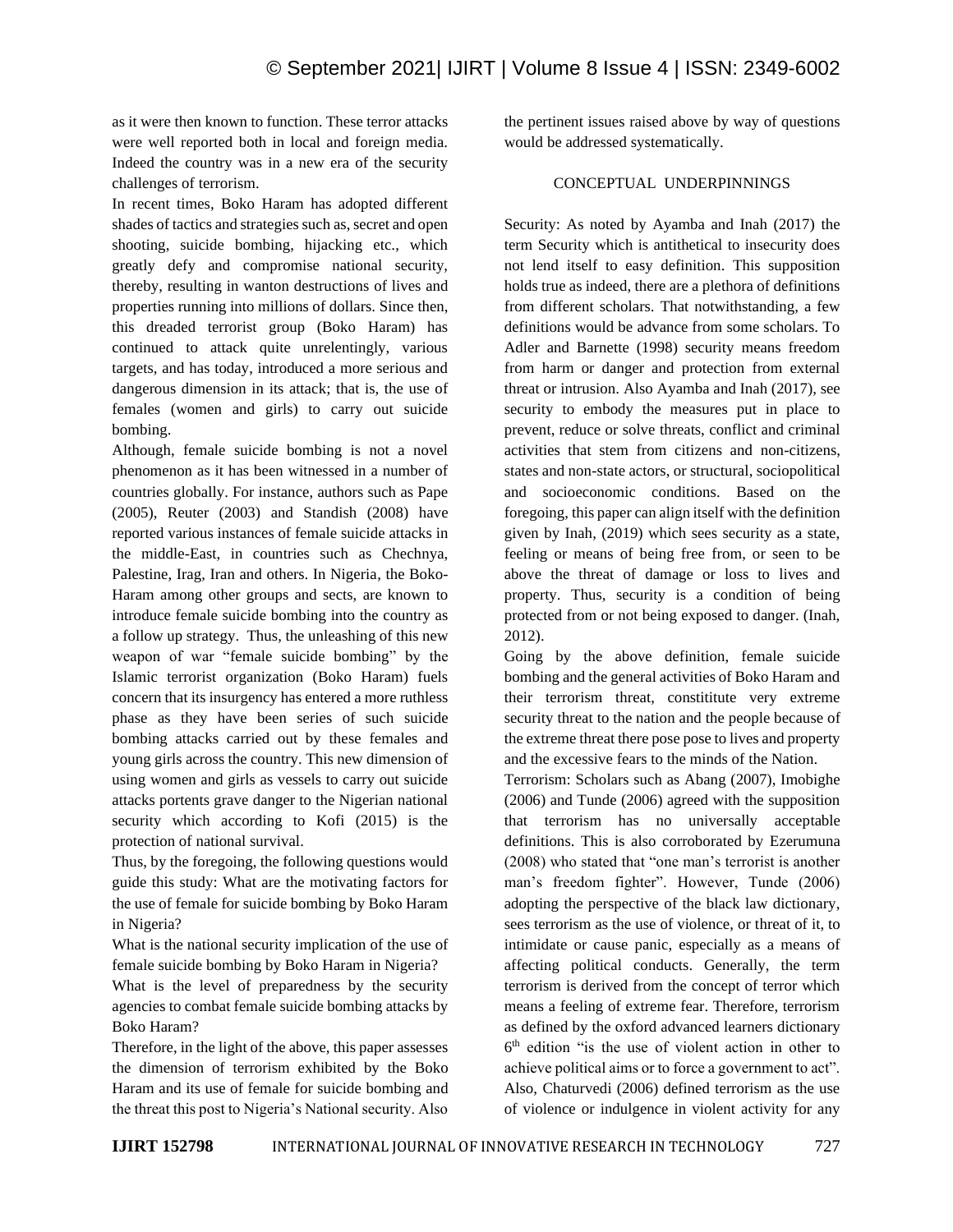political end or in order to put the public in fear. Chuke (2006) sees terrorism as a political violence against a targeted population for a political goal based upon political, social, economic or ideological grievance, which may be triggered by fear and hatred.

Hardman (1937) and Wilkinson (1993) gave a more precise and encompassing definition of the concept of terrorism, which they agreed in principle with the notion that terrorism involves the use of violence against targets for some specific objectives, yet stand distinctive by stressing features which differentiate terrorism from just mere violence. Hardman (1937) defines terrorism as "the method or theory behind the method whereby an organized group or party seeks to achieve its avowed aim chiefly through the systematic use of violence". Wilkinson (1993) in the same vein sees terrorism as "the coercive intimidation, premeditated acts of threats or violence, systematically aimed at instilling such fear in their target so as to alter its organization in the way desired by the terrorist".

In the light of the above definitions, Boko Haram, the Islamist extremist group in North-east Nigeria could be said to be a terrorist organization as it has actively engaged in terrorism, to the extent that it has routinely attacked communities, destroyed lives and properties (worth several billions of Naira), planted and exploded bombs on civilian populations (killing them and destroying their properties), deployed suicide bombers (males and females), to mention a few. .

## OVERVIEW OF BOKO HARAM IN NIGERIA

Boko Haram could be said to have started as an insurgency. Insurgency attempts to bring about change through force of arms. The insurgency of the group seeks to overthrow an existing order with one that is commensurate with their political, economic, ideological or religious goals. According to Kilcullen, *"*Insurgency is a struggle to control a contested political space, between a state (or a group of states or occupying powers), and one or more non-state challengers" (Kilcullen 2006: 112). Kilcullen also try to draw a line between classical and contemporary insurgencies thus: while the latter seek to replace the existing order, the former sometimes strive for the expulsion of foreign invaders from their territory or seek to fill an existing power vacuum (Kilcullen 2006: 112). Similarly, the Oxford English Dictionary defines insurgency as "an armed rebellion against a constituted authority (for example, an authority recognized as such by the United Nations)."

The British Army counter-insurgency manual, Army Field Manual (AFM) defined insurgency as:

*The actions of a minority group within a state, who intend on forcing political change by a means of a mixture of subversion, propaganda and military pressure, aiming to persuade or intimidate the broad mass of the people to accept such a change, it is an organized, armed political struggle, the goals of which might be diverse.*

This definition also conform with the US Army-Marine Corps Counterinsurgency Field Manual (FM 3-24) which defined insurgency as

*An organized, protracted politico-military struggle designed to weaken the control and legitimacy of an established government, occupying power, or other political authority while increasing insurgent control*  (Petraeus & Amos 2006: 1).

By virtue of these definitions above, Boko Haram indeed could be said to be an insurgency group. The members of Boko Haram are a very minute minority, they intended to weaken/destroy constituted authority (i.e. the government, traditional institutions and religious institutions), also, they transformed into an armed rebellion. It is also noteworthy that the government of Nigeria in several statements between 2013 and 2015 regularly referred to the group as insurgents.

Onuoha (2014) stated that Boko Haram was created in 2002 in Maiduguri, Borno State, by Islamist cleric Mohammed Yusuf, a self-proclaimed Nigerian Islamic spiritual leader named. Yusuf was said to have come up with what became Boko Haram in 2002 at the Northern city of Maiduguri, wherein was its headquarters. In Maiduguri, Yusuf established a religious complex that included a mosque and a school where many poor families from across Northern Nigeria and from neighboring countries enrolled their children (Clothia, 2012). The group thus includes members who come from neighboring Chad and Niger and speak only Arabic. At the same time, Yusuf succeeded in entrenching his hold in Northern states such as Bauchi, Gombe, Kano, Katsina and Yobe. And in 2004 the complex was relocated to Yusuf's home town called Kanamma in Yobe state near the Nigerian-Niger border. In Kanamma, a militant base called "Afghanistan" was created (Liolio, 2013).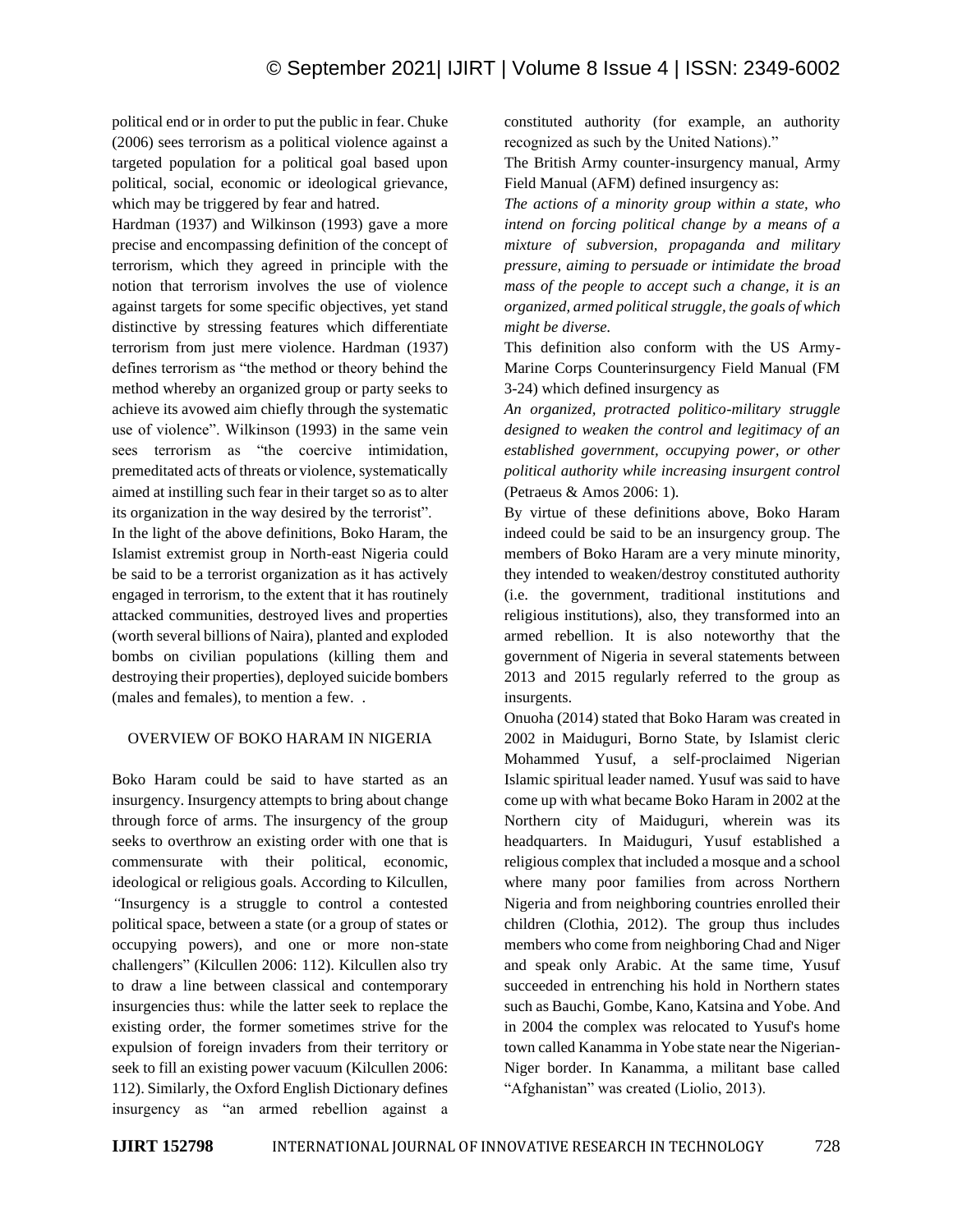According to Liolio (2013), Boko Haram is an indigenous Salafist group which only turned itself into a Salafist Jihadist group in 2009. Paul Lubeck of the University of California noted that Yusuf was also a trained Salafist (a school of thought often associated with jihad) and was heavily influenced by Ibn Taymiyyah, a fourteenth century legal scholar remarkable for Islamic fundamentalism and considered a "major theorist" for radical groups in the Middle East. Boko Haram propagates that not only interaction with the Western World is forbidden, but it is also against the Muslim establishment and the government of Nigeria, the latter of which they accuse of political corruption and weak judicial structure. To sanitize this, they initially fought for the establishment of a Shari'a government in Borno State under the then Governor Ali Modu Sheriff, but after 2009, their aim was directed to the Islamization of the entire Nigeria. Boko Haram school of thought considers anything western as completely unislamic, and as such the basis for religious weakness. According to one AbdulMumuni Ibrahim Muhammad, a leader of a group of 33 members Boko Haram factions, "we are fighting westernization to protect adulteration of Islam." For this reason Boko Haram thus adopted a 'non-western' lifestyle by wearing non-western clothes, eating basic foods, and worshiping in their own mosque in Maiduguri, all of which also separate them from other Muslims in the North. In fact, its members do not interact with the local Muslim population and have even carried out assassinations in the past on anyone who criticizes it, including Muslim clerics. (Liolio,2013).

Before the advent of Boko Haram, terrorism could be said to be alien to Nigeria. Boko Haram represented the birth of domestic terrorism in Nigeria. According to Akinbi (2015), the trend of domestic terrorism in Nigeria as exemplified by the nefarious activities of the dreaded Islamic sect popularly known as Boko Haram has become a major concern to the Nigerian government in particular and the international communities in general. Akinbi (2015) noted that the state of insecurity engendered by Boko Haram insurgency in Nigeria, especially in the North-Eastern part of the country became quiet worrisome, disheartening and alarming. Terrorist attacks of the Boko Haram sect resulted in the killing of countless number of innocent people and wanton destruction of properties that worth billions of naira through bombings and other attendant humanitarian crisis and violation of human rights. Boko Haram before 2009 were mainly involved in attacks with clubs, machetes, Molotov cocktails as well as drive-by and ride-by assassinations, often with small arms. They sometimes shot sporadically at their targets (who might be civilians or police officers drinking alcohol in beer parlours) before running into hiding. This however changed after 2009 as the group started using bombs and improvised explosive devices (IEDs) on strategic places. Their tactics now also includes suicide bombings and the August 26, 2011 suicide carbombing became the first and successful suicide bombing in Boko Haram history. Currently Boko Haram conducts bombs operations with flexibility and maximum effectiveness and has claimed responsibility for over twenty bombings in Nigeria. Its arsenal now also boasts of Ak-47 style rifles, grenades, rocket propelled grenades, automatic rifles, surface-to-air missiles, vehicle mounted anti-aircraft machine guns, machine guns with anti-aircraft visors, and explosives such as Semtex, all of which might have been smuggled into the Sahel from Libya during its 2011 war (Liolio, 2013). In the years 2013-15, the group went totally out of the control of the government as the government looked helpless in stopping the groups' attacks and annexation of territory effectively setting up its own government (caliphate) in the territories it had seized in North-east Nigeria. Akinbi (2015) reported that all the efforts of the Nigerian government to curtail the activities of the sect did not yield any meaningful positive result. Thus, the Boko Haram scourge remained intractable to the government who appeared helpless in curtailing/curbing their activities.

## FEMALE SUICIDE BOMBINGS IN NIGERIA

Prior to the emergence of Boko Haram in Nigeria, suicide bombing attacks could be said to be alien to Nigerian society and polity, much more so, the use of women and girls for suicide-bombing campaigns. However, suicide-bombing attacks already existed in several other conflicts in the world. The Human Security Report stated that conflict is on the decline in every sector globally with one exception—terrorism and suicide bombing is terror's number one tactic. Since 1985 in countries as diverse as Iraq, Afghanistan, Indonesia, Iran, Palestine/Israel, Sri Lanka, Russia, United Kingdom, United States, Spain,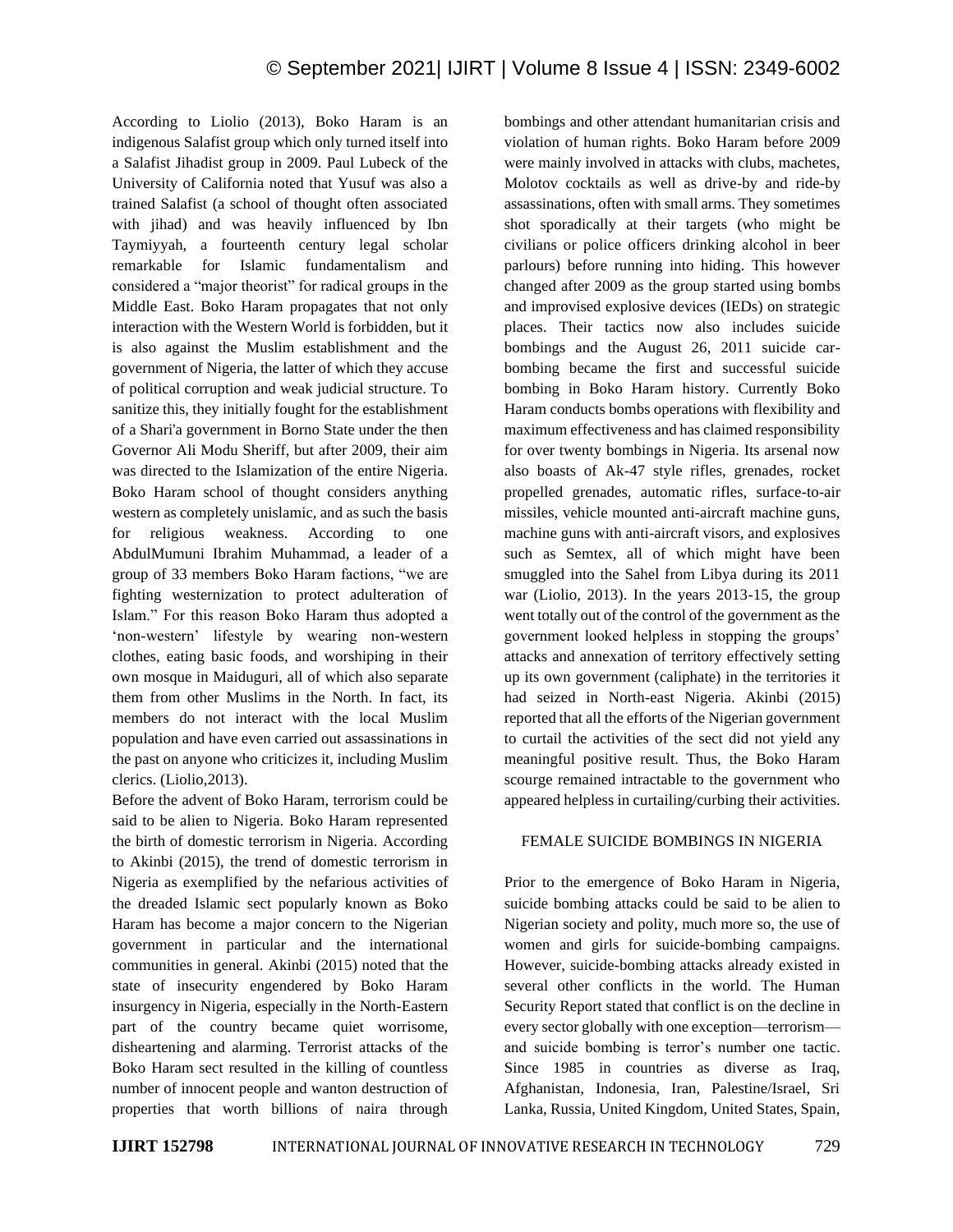India and Turkey, suicide bombing has become a reality (Human Security Report, 2005).

Akinbi (2015) reported that the first occurrence of suicide-bombing in Nigeria by the Boko Haram group was in the June 16, 2011 failed Abuja police Headquarters Bombing (Nigeria's first instance of suicide Bombing) in which 2 people died (the suicide Bomber and a traffic policeman). Evidently, a larger target was the goal. Many of such attacks continued, all carried out by male suicide bombers. However, in time, the group transited into using females (women and girls) for their suicide-bombing attacks. Apparently, the strategy as adopted to avoid suspicion and detection by communities, vigilantes and the law enforcement agents. Also, the female suicide-bomber is able to load more volume of explosives and conceal the bomb better by using the Islamic traditional dressing styles such as the hijab and free-flowing gowns.

The impact of suicide bombers by foreign extremist groups in the Middle East might have served as a model for the Nigerian Islamist movement (Boko Haram) to adopt. According to Akinbi (2015), the first occurrence of female suicide bombing occurred in the June 22, 2015 Maiduguri Mosque Bombing by 2 female suicide bombers in which 30 persons were killed at crowded mosque as Boko Haram marked the start of Ramadan by targeting a mosque that they saw as falling short in following 'the Prophet'.

According to Mba (2014), in modern history, female suicide bombers have earned dubious honour of becoming more news-worthy than their male counterparts following the widespread belief that women are naturally not wicked, non-violent, motherly and weak to take such deadly task of committing suicide bombing. The Boko Haram seems to have used this logic to cause some devastation in the Nigerian polity. The Boko Haram terrorist group in Nigeria has joined the trend of using innocent young girls as suicide bombers to unleash their terror on innocent citizens. One of the first occurrences of this new trend in Nigeria started in Gombe State where yetto-be identified middle-aged woman wrapped an explosive round her body and headed towards the Quarter Guard of the 301 Nigerian Army base in Gombe. While she was being stopped for a search, the bomb suddenly went off.

In a similar vein, four (4) unidentified female suicide attackers heavily strapped with IEDs have at different locations; different days but almost same week of the month of July, 2014 blew themselves up while the security personnel on duty were trying to stop them from accessing their target areas in Kano State. Worried about this curious phenomenon, some Nigerians had concluded that the Boko Haram insurgents have indoctrinated and prepared the abducted Chibok school girls for suicide missions across the country. Although the above hypothesis sounds plausible, there is no empirical or intelligence evidence to support the view, and especially with the said release of some of those Chibok girls. The recent interception and subsequent arrest of two teenage girls by Policemen at Katsina State casts a huge doubt on the veracity of this claim as none of the two girls already strapped with explosives and prepared for suicide mission was among the abducted Chibok girls. As can be seen from the level of damage and horror associated with female bombing, it has become paramount for law enforcement to deal with the emerging trend before it gets out of control (Mba, 2014).

# FEMALE SUICIDE BOMBING AND NATIONAL SECURITY IMPLICATIONS

Female suicide bombing has greatly undermined Nigerian national security and has brought very serious untold hardships on the country. As a matter of fact, at the peak of the activities of Boko Haram in 2014-15, especially with the adoption of females as tolls for suicide attack, the Nigerian security seriously suffered quite greatly as there is no passing week that the country did not witness suicide attack carried out by women or young girls. Even today, the issues of female suicide bombing and the engagement of women in terrorism activities has not abated as more women are continually been adopted in schools and different locations, like the recent issues where young girls and women were reportedly adopted from schools in Kaduna and other areas. This scenario has greatly contributed to the carnage of destruction in both lives and properties in the country running into billions of dollars. The North East and North west today, is an eloquent testimony of what level of destruction the country is confronted with as a result of the activities of Boko Haram and their use of female suicide bombers to carry on attacks at various locations. Because of this, the North East economy is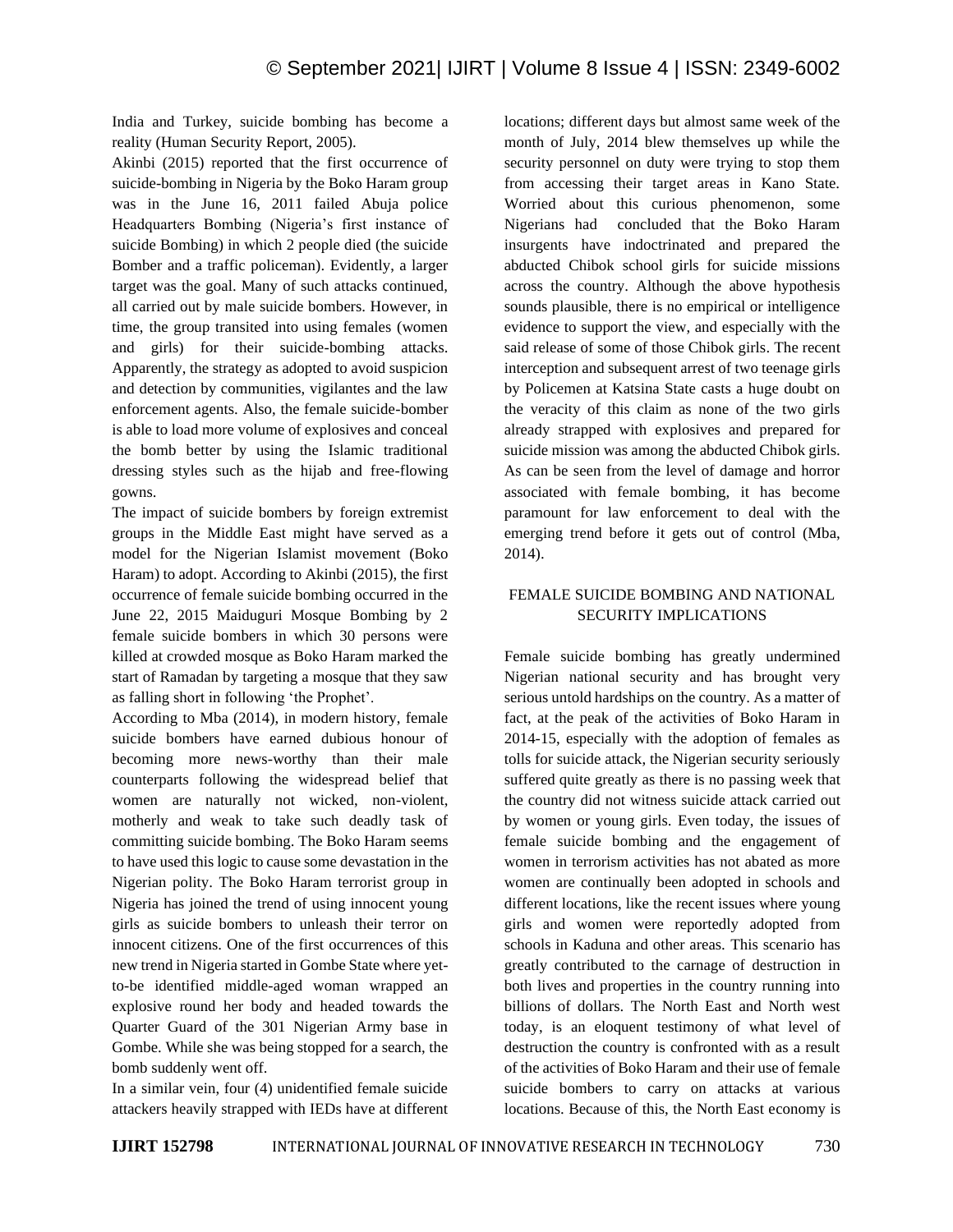in very bad shape and so even the country is seriously suffering. The most dangerous aspect of this security dilemma of female suicide attack is the fact that because of the innocence and sympathy attached to women and religious inclination, one can hardly suspect women as carriers of weapons but this assumption turns out to be false as they hide their weapons inside the so called hijab and unsuspectingly infiltrate their targets. This makes the terrorism fight very difficult to security forces. A good number of persons have lost their lives and properties worth billions of naira have been destroyed due to all of these activities of female suicide bombers inspired, trained, duly sponsored and equipped by Boko Haram.

## THEORETICAL FRAMEWORK

## *Fundamentalist theory (Islamic*)

Theory of fundamentalism as exposited upon by Farley (2005) is adopted as a theoretical framework for this study. "Fundamentalism" migrated from a descriptive historical to a pejorative term for an ossified, hostile, and even fanatical way of being religious. According to Farley (2005), in the last part of the twentieth century, students of world religions appropriated the term to describe aggressively antimodernist, tradition-preserving movements in many of the world's faiths. Fundamentalism arises from an engagement between ordinary tradition-maintaining religion and modernity. Fundamentalism is one way (ordinary) religion response to modernism which carries with it a rather daunting problem. Most of the features of fundamentalist movements appear throughout the history of the religion.

In order to survive over any period of time, a religion must develop and maintain rituals, narratives, originstories, cultic practices, casuistries and taboos, and figures and institutions of authority. Throughout their history, religions have been threatened by politicalmilitary and "religious" aggressions from other peoples, by internal heterodoxies, alternative originstories, and alternative practices and belief. And the religions have defended themselves against these destabilizing threats by citing their textual authorities, strengthening their institutions, giving their leaders more power, precisely defining their belief commitments, and punishing the heterodox by excommunication, violence, or even death; behaviors which resemble modern fundamentalist movements. Given the similarities between modern fundamentalism and the perennial self-maintaining behaviors of religion, is it possible that fundamentalism, rather than being a distinctive phenomenon, is simply the present-day name for a perennial feature of tradition-maintaining religion?

Farley further explained that religions originate and survive by way of successful institutionalizations of the sacred figure and event in the form of an authoritative tradition (oral or written texts, hierarchical functions and structures, sacred places, symbols, rituals, and cosmologies) and an authoritative leadership (apostles, priests, bishops, shamans, imams, rabbis, lamas, and scholar-monks). The posture of believers (or participants in religious communities) toward these mediations is never simply critically objective, linguistically sophisticated, or research-oriented. It is rather an existentially dependent, emotion-filled posture of trust, dependence, and certainty about the mediations as divinely given for the community's salvation and welfare. The one conviction that rules the believer's world (piety) is the conviction that God (divine power) has brought about, willed, and communicated the rites, beliefs, texts, and traditions of the community. The texts record messages sent by God through prophets and therefore say what God intended to say.

Accordingly, the texts and other mediating entities have the status of being "divine." In the believer's world, the world of authentic piety, the mediations (the cosmology, casuistry, sacred writings, traditions of origin, institutional structure) are factually true. These mediations and convictions give rise to a discourse which both finalizes the divine and assigns divine status to the mediations. It is, accordingly, a discourse of divine-human or sacred-profane identity. Since the recipient of these mediations is a particular people or community, it is assumed that the welfare of that community is the uppermost aim of the divine activity. And since individual believers are part of the community, the mediations are absolute conditions of the salvation or welfare of those individuals. This is why ordinary religion is always both ethnocentric and egocentric.

The theory of fundamentalism as exposited upon by Farlay is relevant to this study. Boko Haram considers itself as an Islamist fundamentalist group. Their goal is to enthrone their belief system upon the geographical territory of Nigeria and its population.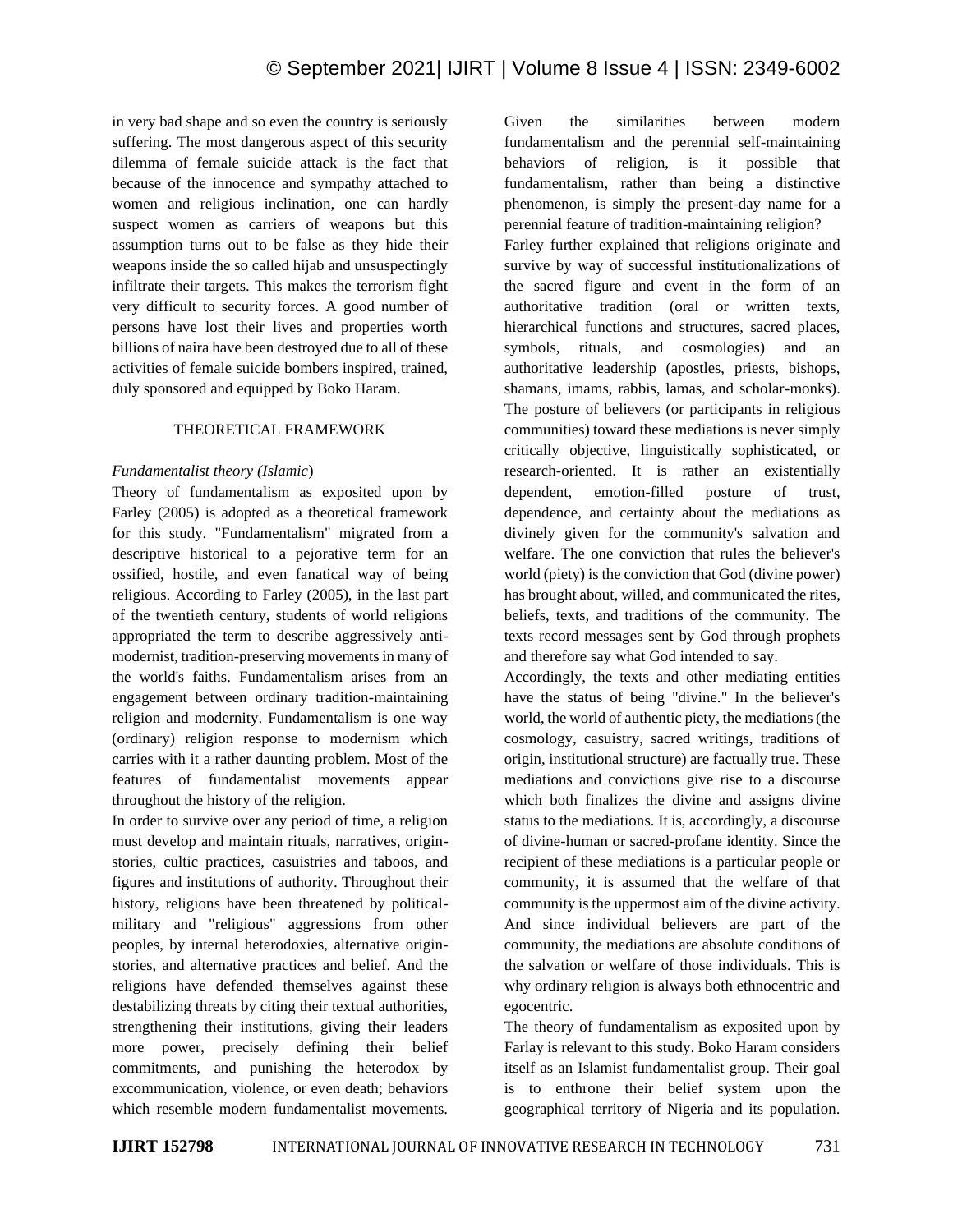Also, Boko Haram is widely accepted as a fundamentalist group by people (local and foreign) who are not part of its movement. Perhaps, the group feels their religion (Islam) threatened by other religions or the secular state, they therefore have to find ways to preserve their religion by all means even if it resorts to violence and terrorism. The sect and its followers and fighters also believe they are carrying out a divine duty (Jihad) by engaging in violence and terrorism. By the foregoing, it is obvious that the group (Boko Haram) is a fundamentalist group; therefore, the theory of fundamentalism fits the purpose of the study as their have indoctrinated, recruited and radicalized the female folks who engage in suicide bombing (female suicide Bombing) along the lines of this ideologies.

#### METHODOLOGY

The study adopts the historical and descriptive approach in examining the dimensions of security challenges in Nigeria occasioned by THE up rise in female suicide attacks.

#### *Study area*

While Boko Haram attacks have concentrated on the North-East Nigeria, the group is known to have carried out or attempted attacks in all the geo-political zones of the country. Also, the group has declared itself at war with the government of Nigeria as a whole. Therefore, the whole of the geographical space of Nigeria form the study area for the purpose of this study.

## *Sources of data*

Data for the research were drawn principally from secondary sources; which included information drawn from textbooks, Journals, magazines, newspapers, the Internet, etc. In other words, secondary data is used for the purpose of the study.

## *Data analysis*

The data for the research was analyzed using qualitative and descriptive method; relying greatly on historical facts and secondary sources as it relates to terrorism and general issues confronting the Nigerian security system. Inferences were drawn from secondary data. The analysis is done using content analysis from scholarly views and write-ups.

|  | Table 1: Occurrence of Female Suicide Attacks in |  |  |  |
|--|--------------------------------------------------|--|--|--|
|  | Nigeria by Boko Haram                            |  |  |  |

|                | Tyrgeria by Doko Haraill |                                 |                |
|----------------|--------------------------|---------------------------------|----------------|
| S/N            | Date                     | Description                     | Remark         |
| 1              | June 8, 2014             | Quarter Guard of                | 2 killed       |
|                |                          | the 301 Nigerian                |                |
|                |                          | Army base<br>in                 |                |
|                |                          | Gombe<br>by                     |                |
|                |                          | middle-aged                     |                |
|                |                          | woman                           |                |
| $\overline{c}$ | July, 2014               | (4)<br>Four                     | 15 killed      |
|                |                          | unidentified                    |                |
|                |                          | female suicide                  |                |
|                |                          | attackers<br>at                 |                |
|                |                          | different                       |                |
|                |                          | locations in Kano               |                |
| 3              | July<br>27,              | Suicide<br>Female               | 5 injured      |
|                | 2014                     | bomber detonate                 |                |
|                |                          | bomb<br>in                      |                |
|                |                          | University                      |                |
|                |                          | Campus in Kano                  |                |
| 4              | July<br>28,              | Female<br>suicide               | 3 killed       |
|                | 2014                     | bomber in filling               |                |
| 5              | 28,                      | station<br>suicide<br>Female    | 6 killed,      |
|                | July<br>2014             | bomber detonate                 | 8<br>injured   |
|                |                          | bomb<br>in                      |                |
|                |                          | shopping center                 |                |
|                |                          | in Kano                         |                |
| 6              | 30,<br>July              | Female<br>suicide               | 6 killed       |
|                | 2014                     | detonate bomb in                |                |
|                |                          | college campus                  |                |
| 7              | February 15,             | Female suicide                  | 13 killed      |
|                | 2015                     | bomber<br>in bus                |                |
|                |                          | station                         |                |
| 8              | February 22,             | suicide<br>Female               | 8 killed, 42   |
|                | 2015                     | bomb attack                     | injured        |
| 9              | February 28,             | Female Bomber                   | others<br>2    |
|                | 2015                     | kills accomplice                | killed         |
|                |                          | in Borno                        |                |
| 10             | March<br>22,             | Two<br>female                   | (bombers)<br>2 |
|                | 2015                     | bombers<br>kill                 | killed         |
|                |                          | selves in Borno                 |                |
| 11             | June 4, 2015             | Female<br>suicide               | 2 killed       |
|                |                          | bomb attack in                  |                |
|                |                          | Maiduguri                       |                |
| 12             | June 9, 2015             | Female<br>suicide               | 3 (bombers)    |
|                |                          | bomb attack in                  | killed         |
|                |                          | Borno failed                    |                |
| 13             | June<br>22,              | Maiduguri                       | 30 persons     |
|                | 2015                     | Mosque                          | killed         |
|                |                          | Bombing by 2                    |                |
|                |                          | female<br>suicide               |                |
|                |                          | bombers<br>suicide<br>Female    |                |
| 14             | June<br>23,<br>2015      |                                 | 15 killed      |
| 15             | 26,<br>June              | bomber in Yobe<br>Two<br>female | 3 killed, 16   |
|                | 2015                     | suicide bombers                 | injured        |
|                |                          | in Maiduguri                    |                |
| 16             | June 2015                | Two<br>female                   | 2 (bombers)    |
|                |                          | suicide bombers                 | killed         |
|                |                          | failed<br>killed in             |                |
|                |                          |                                 |                |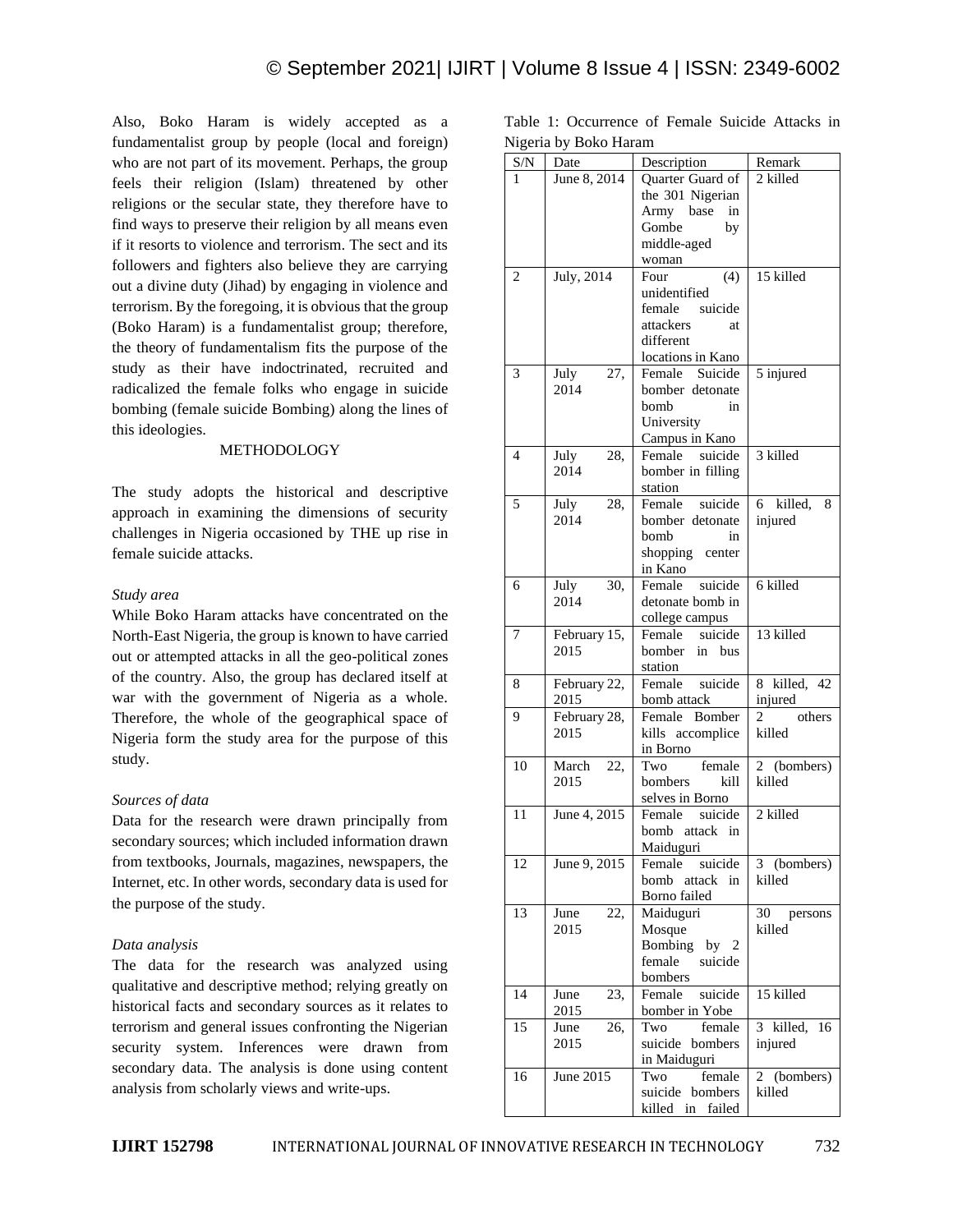|     |                | in<br>attack         |                           |
|-----|----------------|----------------------|---------------------------|
|     |                | Maiduguri            |                           |
| 17  | July 7, 2015   | suicide<br>Female    | 4 killed                  |
|     |                | <b>bomber</b><br>at. |                           |
|     |                | military             |                           |
|     |                | checkpoint           |                           |
| 18  | July 7, 2015   | Female<br>bomb       | 41 killed                 |
|     |                | attack at Kaduna     |                           |
|     |                | verification         |                           |
|     |                | centre               |                           |
| 19  | October 16,    | 4 female suicide     | 30 killed                 |
|     | 2015           | hombers              |                           |
|     |                | attack Maiduguri     |                           |
|     |                |                      |                           |
| 20  | November       | 3 Armed would-       | $\mathcal{E}$<br>would-be |
|     | 11, 2016       | be female suicide    | suicide                   |
|     |                | bombers gunned       | bombers                   |
|     |                | down by Police       | killed                    |
|     |                | in Maiduguri         |                           |
| 2.1 | December       | 2 female suicide     | 8 killed                  |
|     | 31, 2016       | bombers              |                           |
|     |                | attack Madagali      |                           |
|     |                |                      |                           |
| 22  | 13,<br>January | suicide<br>Female    |                           |
|     | 2017           | bomb attack in       |                           |
|     |                | Madagali             |                           |

Source: Farouk (2014); Mba (2014)

#### DISCUSSION

The findings of this study show that indeed, Boko Haram built competence and attained an undeniable level of success in the use of female suicide bombers. Several of such attacks have occurred in the country bringing about a wanton loss of lives and destruction of properties in billions. Severally, the group always claims responsibility for such attacks. Therefore, it can be deduced that the extremist group not only introduced the phenomenon of suicide bombings into the country, they also developed it into the use of hardto-suspect girls and women for such attacks. This second scenario is referred to as female suicide bombing attacks in the context of this study. This finding is supported by Mba (2014) who explained that in modern history, female suicide bombers have earned dubious honour of becoming more newsworthy than their male counterparts following the widespread belief that women are naturally not wicked, non-violent, motherly and weak to take such deadly task of committing suicide bombing.

The motivating factors for female suicide bombing attacks by Boko Haram in Nigeria could be explained by some factors. Firstly, the motivation could be said to be the need to sustain the religion of Islam by its adherent such as members of groups such as Boko Haram. This factor is explained by the Religious Fundamentalist theory exposed upon by Farlay (2005). Farlay exposited that when adherents of a religion perceive other religion(s), belief systems, or culture as threatening to the existence and sustenance of their religion, they may indulge in violence as a way of preserving and sustaining their religion, its culture and practices. This could be said to be true with the Boko Haram sect. The sect has sworn to establish an Islamic Caliphate within the geographical location called Nigeria and are ready to wage Jihad (holy war) for that purpose. Therefore, the use of female suicide bombing attacks is just one of the tools for execution of their said Jihad (holy war).

Another motivating factor for the recruitment and use of female suicide bombing attacks could be said to be the frustrating socio-economic situation of places and persons (including females) who buy into the extremist doctrine. When people are frustrated by continual failures of successive governments and politicians, this creates an enabling environment for extremist doctrines to thrive as an alternative to the present political and economic establishment or status quo. People who have craved change for long thus become vulnerable to peddlers and preachers of extremist ideologies. This finding is supported by Akinbi (2015) who argued that most of the circumstances that led to this insurgency are not unconnected with frustration caused by high rate of poverty, unemployment and morally bankrupt governance. He further explained that Poverty, Unemployment and Ignorance contribute significantly to the spread of the sect's activities in Northern Nigeria. Most Nigerians agreed that the current insurgency in the North is worsened by the high level of poverty, unemployment and illiteracy prevalent in Northern Nigeria (Akinbi, 2015).

In support of the findings of this study that economic deprivation and poverty is a fertile ground for the spread of extremist ideologies, Lukeman (2012) explained that Poverty though endemic throughout Nigeria, the rate is highest in the north. The three northern regions have the highest incidence of poverty having an average poverty incidence of 70.1% compared to 34.9% of the three geo-political regions of the South. Ten states in Nigeria with the highest incidence of poverty are all in the north, while ten states with the lowest incidence of poverty are in the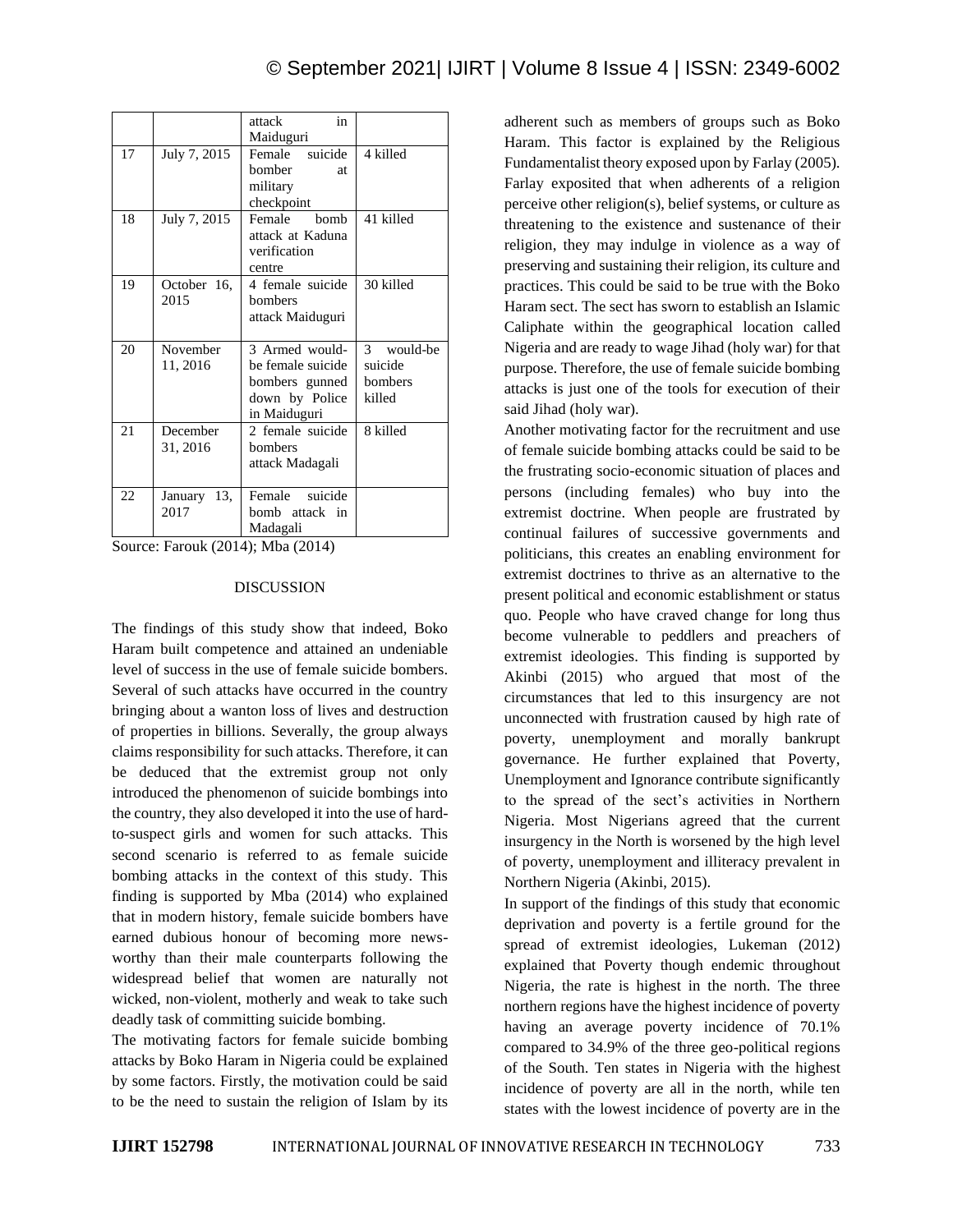south. This means that about 70% of people in the north live below poverty line with an income of less than one dollar per day.

This view is shared by Ogege (2013) who explained that terrorism is caused by frustrated expectations and a state of hopelessness and sustained mainly by bad governance, corruption and a pervasively weak institutional framework. This view is supported by Awoyemi (2012) who posited that when a young woman is poor, illiterate and unemployed she becomes a clean slate for any kind of brainwashing which is more potent when it comes from religion aided by culture. This is so because these category of people lack the intellectual power to question logically or critique what they are told. Also, the activity component of the brainwashing given to them provides a quasi-equivalent of employment, and thus they feel engaged and fulfilled in acting out what they have been brainwashed on.

From the findings of this study, there are obvious socio-economic consequences on persons, households, communities, and regions that have experienced the dastardly nature of Boko Haram attacks including their use of female suicide bombing tactics. In Boko Haram female suicide bombing attacks, persons, many of whom are gainfully employed or engaging in some form of economic activity which adds value to society, are killed, maimed or disabled, thus making it impossible for such persons to engage in their gainful economic activities. The economy is thus deprived of productive activities. Also, in carrying female suicide bombing attacks, Boko Haram destroys properties of individuals, companies, communities and the government. These properties destroyed were assets to their owners and were acquired through hard-earned resource. By destroying such assets through female suicide bombing attacks, wreckage is done to some sections of the economy.

It is also known that in areas that have borne the worst brunt of the attacks of Boko Haram including the use female suicide bombing, formal (western) education has been heavily threatened and sometimes put to a stop. The most infamous example of this is the Chibok girls kidnap. With education made unassailable to children and youth, what then is the future social and economic hope of such children, households, communities or regions given the importance of education for socio-economic advancement? These findings are supported by Akinbi (2015) who posited that since the activities of the sect in Nigeria, from 2009 assumed frightening dimensions, there have been wanton destruction of countless innocent lives and properties worth billions of naira. Akinbi (2015) while corroborating this finding further stated that another effect of the Boko Haram insurgency is that many people including women and students have been displaced; many have been kidnapped like the Chibok Girls, traumatized and their future shattered by the nefarious Islamic sect. Other survivors whose houses have been burnt and part of their families killed have also been displaced with its unsavoury attendant consequences. For instance, following the announcement of state of emergency in the North East about 650,000 persons fled the three states of Borno, Adamawa and Yobe to neighbouring states, while thousands of them left the country.

The findings of this study showed that the Nigerian military were obviously unprepared for several of the strategies of the Boko Haram sect, including its strategy of female suicide bombing attacks. For the extremist sect to have achieved much success in its use of women and girls as human explosives and bombs, it was obvious that the military were not prepared and therefore could not deal with such a threat, thus making the use of such strategy by the group seem invisible. In support of this finding, Ogege (2013) stated that there was an upsurge of Boko Haram insurgence and an accompanying inability of the security agencies to guarantee security, this led to economic life being nearly grounded to a halt with dire consequences for the society in North-eastern Nigeria. This view is corroborated by Oche (2001) in his definition of security which the author defined as the freedom from danger or threat to a nation's ability to protect and develop itself, promote its cherished values and legitimate interest…. And enhance the well-being of its people. Thus, security is the freedom from or the absence of those tendencies which could undermine internal cohesion and the corporate existence of a nation and its ability to maintain its vital institutions for the promotion of its core values… as well as freedom from danger to life and property. With the military finding it hard to curb the Boko Haram crisis and the various strategies of the group such as the use female suicide bombing attacks, the military could be said to have failed in providing security to the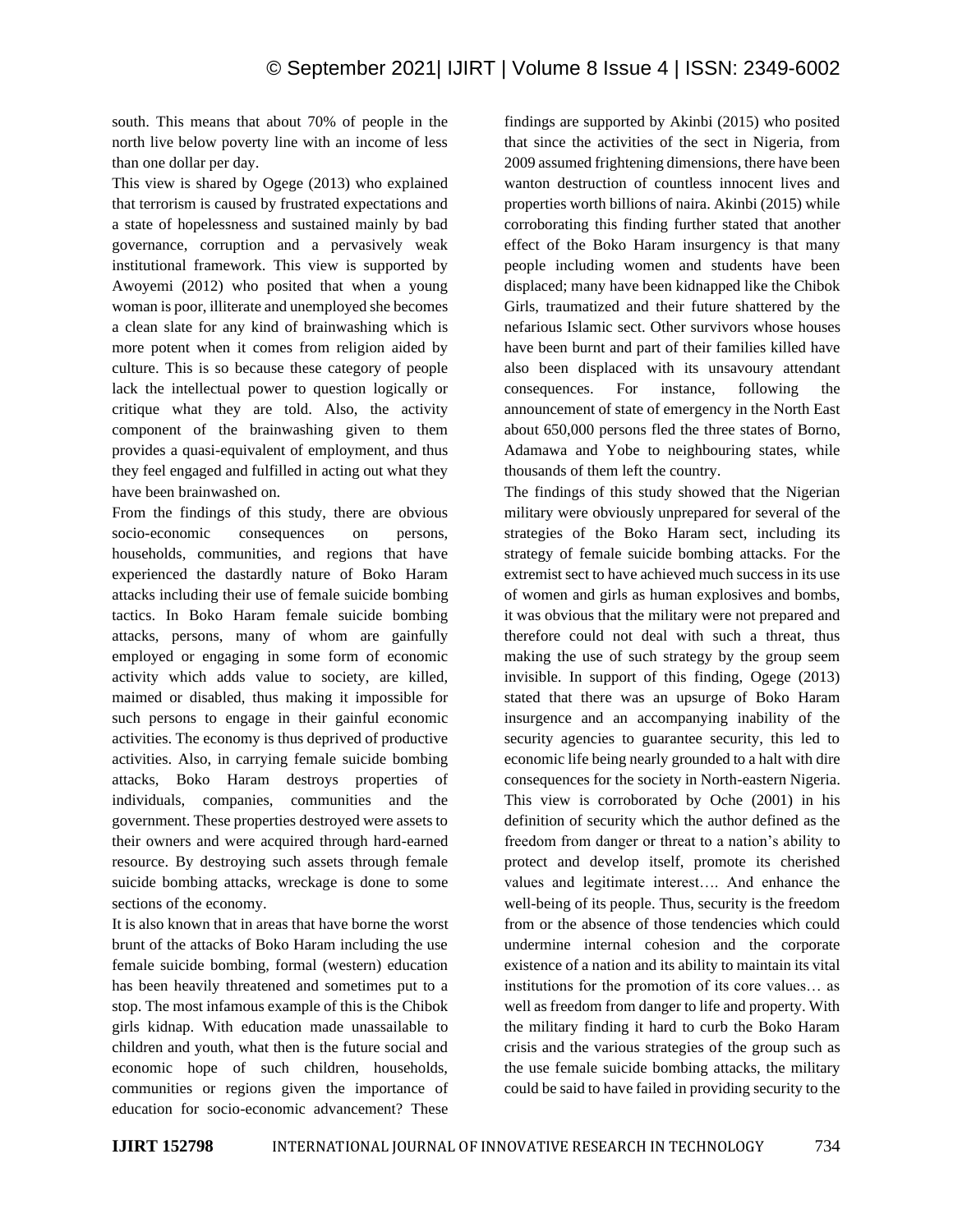population in the face of the attacks and strategies of the extremist sect.

## **CONCLUSION**

It is obvious that the Islamist extremist group Boko Haram has used or exploited the socio-cultural beliefs attached to women in the Nigerian context (which sees them as innocent and quite harmless) to make women an effective stealth weapon as suicide bombers. These women and girls used by Boko Haram while being looked upon by the society, the community and law enforcement agents as innocent and harmless, and therefore unsuspected are able to carry out the deadliest attacks with maximum damage. The dressing culture of the Islamic religion associated with the wearing of Hijab in which women are allowed to wear an overall to cover up the whole of their bodies further makes it difficult for the suicide bomber to be suspected, observed or identified while making it easier for the female suicide attacker to load more explosives in her clothing as the veils serve as bomb concealment mechanism. All of these have helped the extremist group Boko Haram record some successes in its use of female suicide bombers. This therefore makes the female suicide bombing situation quite threatening to security in the country, and so apparently therefore is a clear fact that female suicide bombing has seriously and greatly compromised security in Nigeria, and so has apparent brought about serious and untold hardships among the affected persons and communities in Nigeria today, especially in the North Eastern part of the country, which has been the focus of the Boko Haram insurgency often experiencing great carnage leading to loss of precious lives and the destruction of properties running into billions. Generally, this brings about a truncation of economic activities, which further leads to serious setbacks in the country in the socio-economic standards of the persons and communities concerned.

#### RECOMMENDATIONS

The following are recommendations made as a result of the above discussion.

1. Nigeria should as a matter of urgency, equip and train its security agents on modern counter terrorism methods that would enable them detect bomb and weapon carriers so as to neutralize

attackers promptly before they infiltrate their targets and carry out attacks.

- 2. Muslim clerics must be encouraged to begin a very serious attitudinal and ideological reorientation on members to dissuade their followers from being used as suicide bombers in the name of jihad.
- 3. It is recommended that, like Chad, the use of Hijab be banned in the North because of the prevailing security situation in the country.
- 4. In view of the fact that one of the underlying factor for the indoctrinating, radicalization and recruitment of these females and young girls, is the prevailing poverty and economic deprivation in the country, we recommend that government policies for job creation and economic empowerments be seriously introduced in the country and especially in the north and north eastern states of the country were the impact of these attacks are more felt.
- 5. Nigerian government must strengthen its educational system and introduce educational policies that can increase literacy in the north as a means of taming wrong indoctrination and deradicalization.

#### REFERENCES

- [1] Abang, S. O. (2007). September 11, 2001 Attack on the United States of America and the Emerging World Order. Unpublished Ph.D. Thesis, University of Calabar, Calabar. Nigeria.
- [2] Adler, E. and Barnette, M. (1998). Security Communities. Cambridge: Cambridge University Press.
- [3] Akinbi, J. O. (2015). Examining the Boko Haram insurgency in northern Nigeria and the quest for a permanent resolution of the crisis. Global Journal of Arts, Humanities and Social Sciences. 3, (8), pp:32-45.
- [4] Awoyemi D. (2012), Boko Haram, Revenue Allocation and Poverty in Northern Nigeria, The Nation, (Lagos), 12 July, p. 24.
- [5] Ayamba, I. A. and Inah, E.M. (2017). Towards combating Insecurity in Nigeria: The role of community Policing. Multidisciplinary and Development Perspective Journal of Research. 6 (1): 32-39